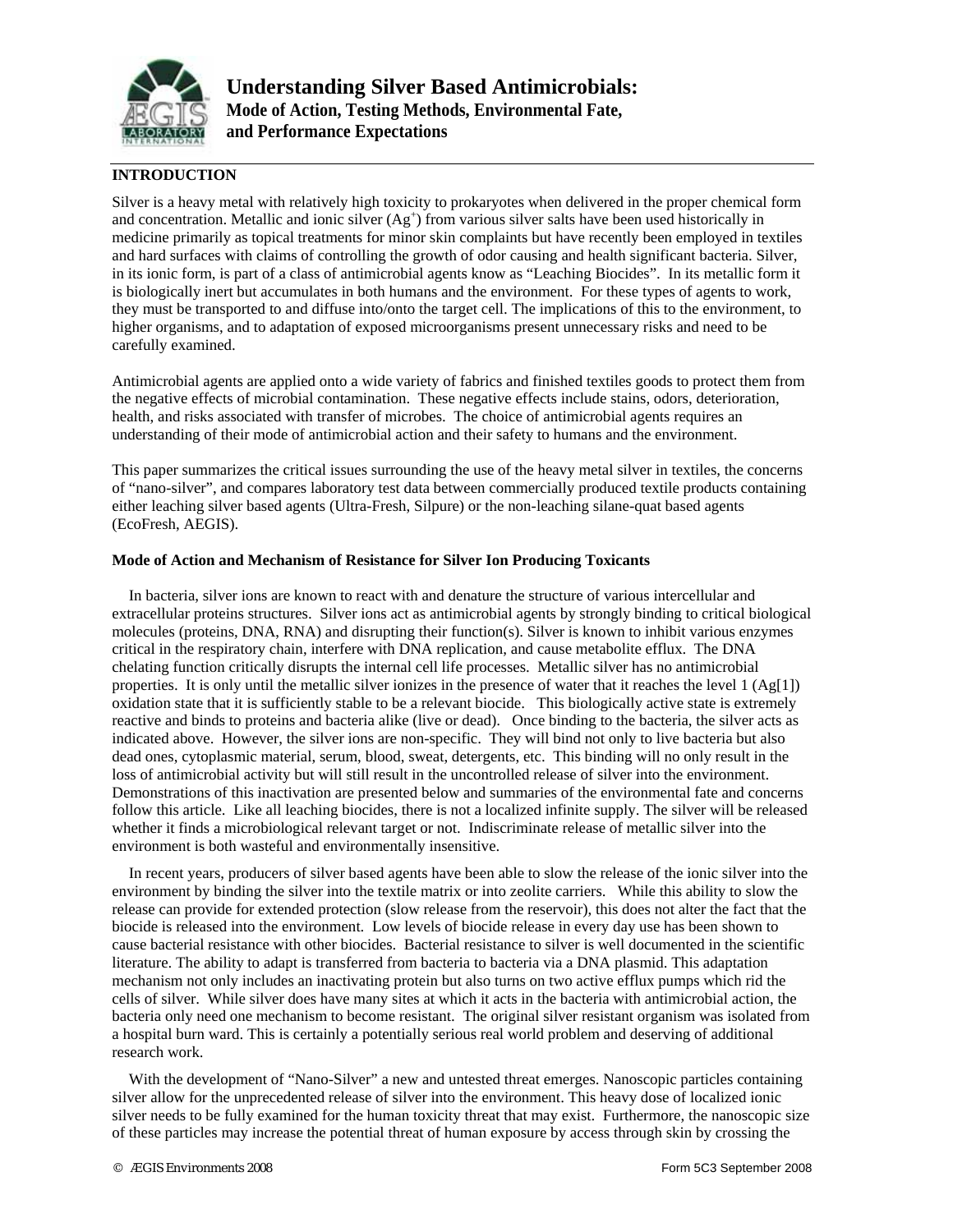skin barrier. This threat has been recognized by many University and Environmental groups who have either petitioned governments to heavily investigate the use of Nano-silver or have called for the complete ban of the indiscriminant use of such silver products.

## **Antibacterial Textile Test Methods and Laboratory Performance**

There are many antibacterial test methods available for use on treated textiles. The appropriate test methods are determined based on the type of biocide used. For leaching biocides, the "Zone of Inhibition" (ZOI) tests are usually employed (AATCC 147, JIS 1902, SN 19592). These tests typically provide a qualitative analysis of the extent to which a biocide effectively leaches from a given substrate (textile). Some suppliers of silver containing products claim that silver is non-leaching and durable because there is an absence of a ZOI in these test methods. This absence of a ZOI is not due to the non-leaching activity of the silver ion, but to the inability of a functional silver ion to diffuse through a nutrient agar. With the understanding of the mode of action of silver, it is obvious that this agent must migrate from the textiles surface to be effective, therefore it is a leaching agent and subject to all concerns surrounding such agents. Antimicrobial activity of commercial products as measured using the AATCC 147 test method is presented in Figure 1. Commercial textile samples prepared with Silver (Silpure), Triclosan (Microban), or the non-leaching, chemically bonded AEGIS silanequat (EcoFresh) were tested using this zone of inhibition study. In this case, only the Triclosan treated textile displayed antimicrobial activity at some extended zone around the sample.

| 100% Cotton Samples       | <b>ANTIMICROBIAL ACTIVITY</b><br><b>AATCC 147</b><br><b>Zone of Inhibition</b> |  |
|---------------------------|--------------------------------------------------------------------------------|--|
| <b>Untreated Standard</b> | No.                                                                            |  |
| <b>Silver Treated</b>     | No                                                                             |  |
| <b>Triclosan Treated</b>  | Yes                                                                            |  |
| <b>ÆGIS</b> Treated       | N٥                                                                             |  |

**Figure 1**: Leaching activity in agar/water medium. AATCC147 using *Escherichia coli*

Lack of a zone of inhibition on silver treated samples does not alone indicate the presence of non-leaching, bonded agents but the presence of such a zone is a clear indication of leaching technology. Such zones have been shown from textiles treated with both Triclosan (Microban) and the Sanitized T99-19 products which clearly indicate that an active biocidal product is leaching from these surfaces and providing some external effect. It is unexpected to see such zones appear from articles treated with the Sanitized agent as it is claimed to be solely a non-leaching agent, however, simple verification tests prove otherwise.

Some silver biocide suppliers have recommended the use of an alternate textile test method originally designed for quantitative measurement of antimicrobial activity from non-leaching materials. This method (ASTM E2149-01) measures the antibacterial activity of treated textiles after 1 hour of contact. Due to the time needed for the leaching biocides to be released from the textile, migrate into and onto the target organism and poison the cells, textiles treated with leaching biocides generally cannot meet this standard. Most laboratories using this method for the analysis of silver treated textiles have either altered or modified the ASTM standard to provide 24 hours of contact as the action of ionic silver, while effective, is not immediate. However, with an increase in release rates in some silver treated textiles (nano-silver), it is now possible to observe significant kill within the 1 hour contact times with some select organisms. These results are presented in Figure 2.

| 100% Cotton Samples       | <b>ANTIMICROBIAL ACTIVITY</b><br><b>ASTM E2149</b><br><b>Dynamic Shake Flask</b> |                 |  |
|---------------------------|----------------------------------------------------------------------------------|-----------------|--|
|                           | 1 hour contact                                                                   | 24 hour contact |  |
| <b>Untreated Standard</b> | 0%                                                                               | 0%              |  |
| <b>Silver Treated</b>     | 99.9%                                                                            | 99.9%           |  |
| <b>Triclosan Treated</b>  | 30%                                                                              | 99.5%           |  |
| <b>ÆGIS</b> Treated       | 99.9%                                                                            | 99.9%           |  |

**Figure 2:** Contact activity in dynamic buffer medium. ASTM E2149-01, 1 and 24 hr contact using *Escherichia coli*.

The ability of silver to leach from the treated textile into the surrounding environment can also be measured using the ASTM E2149 test method. In order to demonstrate the leaching activity of the silver treated fabric, commercially available silver treated fabric samples were tested using the ASTM E2149-01 antibacterial test by measuring the activity of a test solution that has been presoaked in the presence of treated fabric. If leaching antimicrobials are present, residual activity would be detected in this solution after it has been filtered of fabric (Figure 3).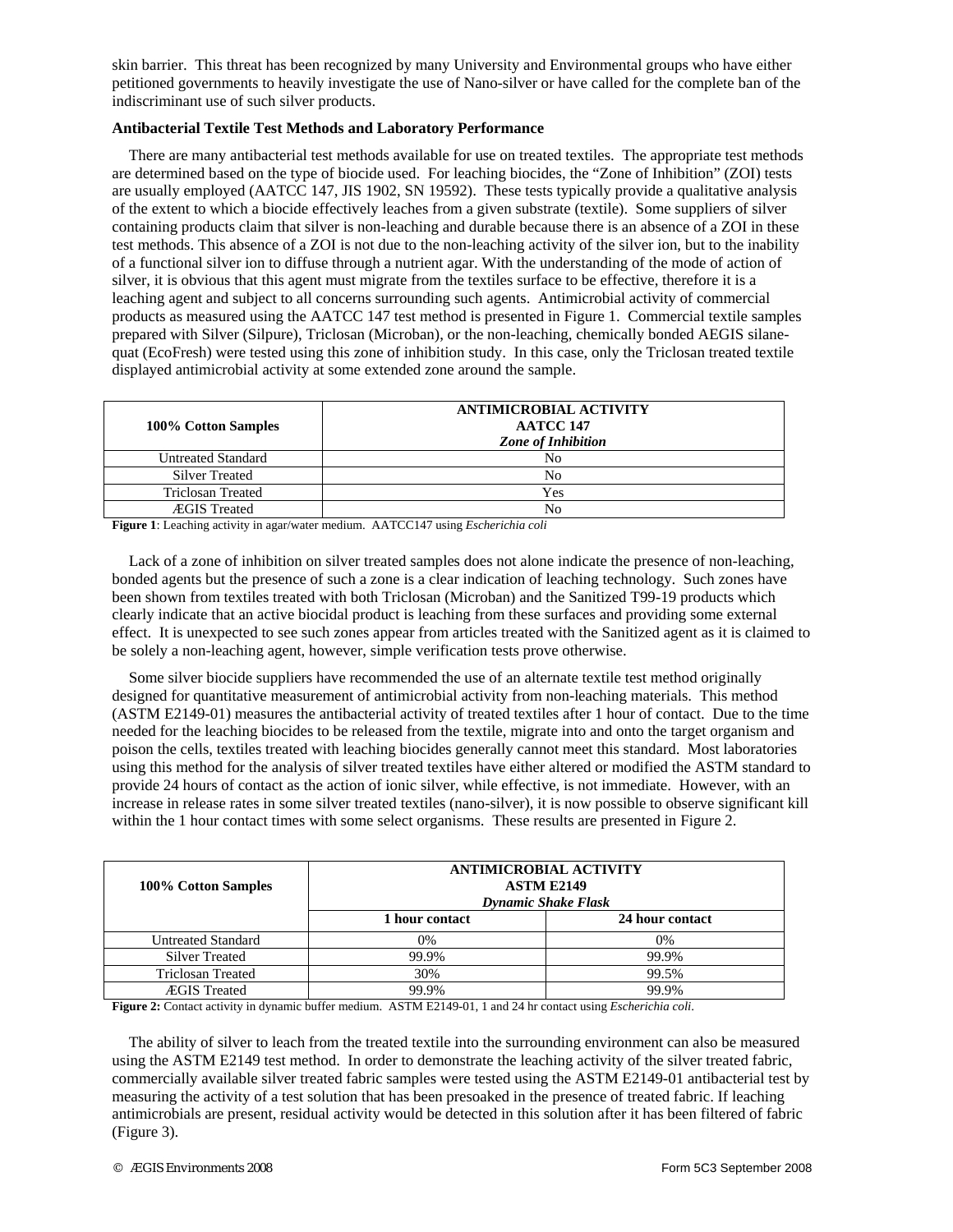| 100% Cotton Samples       | <b>ANTIMICROBIAL ACTIVITY</b><br><b>ASTM E2149 – Sec.12M</b><br><b>Solution Test</b> |  |
|---------------------------|--------------------------------------------------------------------------------------|--|
| <b>Untreated Standard</b> | 0%                                                                                   |  |
| <b>Silver Treated</b>     | 99.6%                                                                                |  |
| <b>Triclosan Treated</b>  | 99.5%                                                                                |  |
| <b>ÆGIS</b> Treated       | 0%                                                                                   |  |

**Figure 3:** Leaching activity in buffer medium. Solution activity using ASTM E2149-01, 1 contact using *Escherichia coli*.

Both the silver and the triclosan samples demonstrated residual antimicrobial activity after the fabric sample was removed from the suspension. This indicates that the active material has leached out of the treated textile and into the surrounding medium. No such activity was observed with the AEGIS treated sample which further demonstrates the durable, non-leaching behavior of the AEGIS antimicrobial agent.

It is always the attempt in laboratory testing to predict the performance of treated textiles in real life conditions. Many types of textile materials are treated with antimicrobial agents in order to prevent the growth of odor causing organisms. These fabrics, generally under-shirts, will be worn close to the skin which will come in constant contact with human proteins and sweat and a broad spectrum of microorganisms including both Gram negative and Gram positive bacteria , yeast and other fungi. As speed of kill also directly influences the odor causing bacteria, speed of antimicrobial action was measured using the ASTM E2149 test method. The EcoFresh AEGIS samples demonstrated very quick kill ability. Over 70% of the exposed bacteria  $($ 50,000,000 cfu) were destroyed with only 10 minutes of contact. After just 20 minutes, over 90% were killed (Figure 4).

| 100% Cotton Samples       | <b>ANTIMICROBIAL ACTIVITY</b><br><b>ASTM E2149</b><br><b>Dynamic Shake Flask</b> |            |
|---------------------------|----------------------------------------------------------------------------------|------------|
|                           | 10 minutes                                                                       | 20 minutes |
| <b>Untreated Standard</b> | 0%                                                                               | $0\%$      |
| <b>Silver Treated</b>     | $0\%$                                                                            | ${<}10%$   |
| <b>ÆGIS</b> Treated       | 71%                                                                              | 93%        |

**Figure 4:** Timed Contact kill activity in dynamic buffer medium. ASTM E2149-01, 10 and 20 minute contact using *Escherichia coli*.

Testing was performed using the standard ASTM E2149 test method comparing the antimicrobial activity of both SilPure and EcoFresh in the presence of typical human contaminates. Antimicrobial active silver ions are easily deactivated in the presence of proteins. Human proteins and human sweat are everyday occurrences in fabrics in close contact with the skin. In this experiment, antimicrobial activity was measured in the presence of Fetal Bovine Serum (simulated human proteins) and alkaline perspiration prepared as per AATCC 16-1997 (simulated human sweat). As predicted, the silver ions are quickly deactivated and little to no antimicrobial activity is measure with the SilPure product. These human agents had little to no affect on the EcoFresh treated samples (Figure 5).

| 100% Cotton Samples       | <b>ANTIMICROBIAL ACTIVITY</b><br><b>ASTM E2149</b><br><b>Dynamic Shake Flask</b> |                                                         |
|---------------------------|----------------------------------------------------------------------------------|---------------------------------------------------------|
|                           | <b>Fetal Bovine Serum</b><br>(Protein)                                           | Perspiration (AATCC 16-1997)<br>(Simulated Human sweat) |
| <b>Untreated Standard</b> | 0%                                                                               | 0%                                                      |
| <b>Silver Treated</b>     | 0%                                                                               | 72%                                                     |
| <b>ÆGIS</b> Treated       | 96%                                                                              | 99.9%                                                   |

**Figure 5:** Inactivation of biocidal activity by environmental contaminants. ASTM E2149-01, 1 hour contact using *Escherichia coli*.

#### **CONCLUSIONS**

Products containing either metallic silver or ionic silver have been around for ages. These products can, to varying degrees, be effective at controlling some bacteria. Silver, however, is a heavy metal and there are many concerns about its use and abuse in the environment. Understanding these limitations of each active ingredient under actual use conditions is crucial. Bioaccumulation in our environment and bodies could be a significant issue as the active antimicrobial agent readily leaches into the environment. New and improved